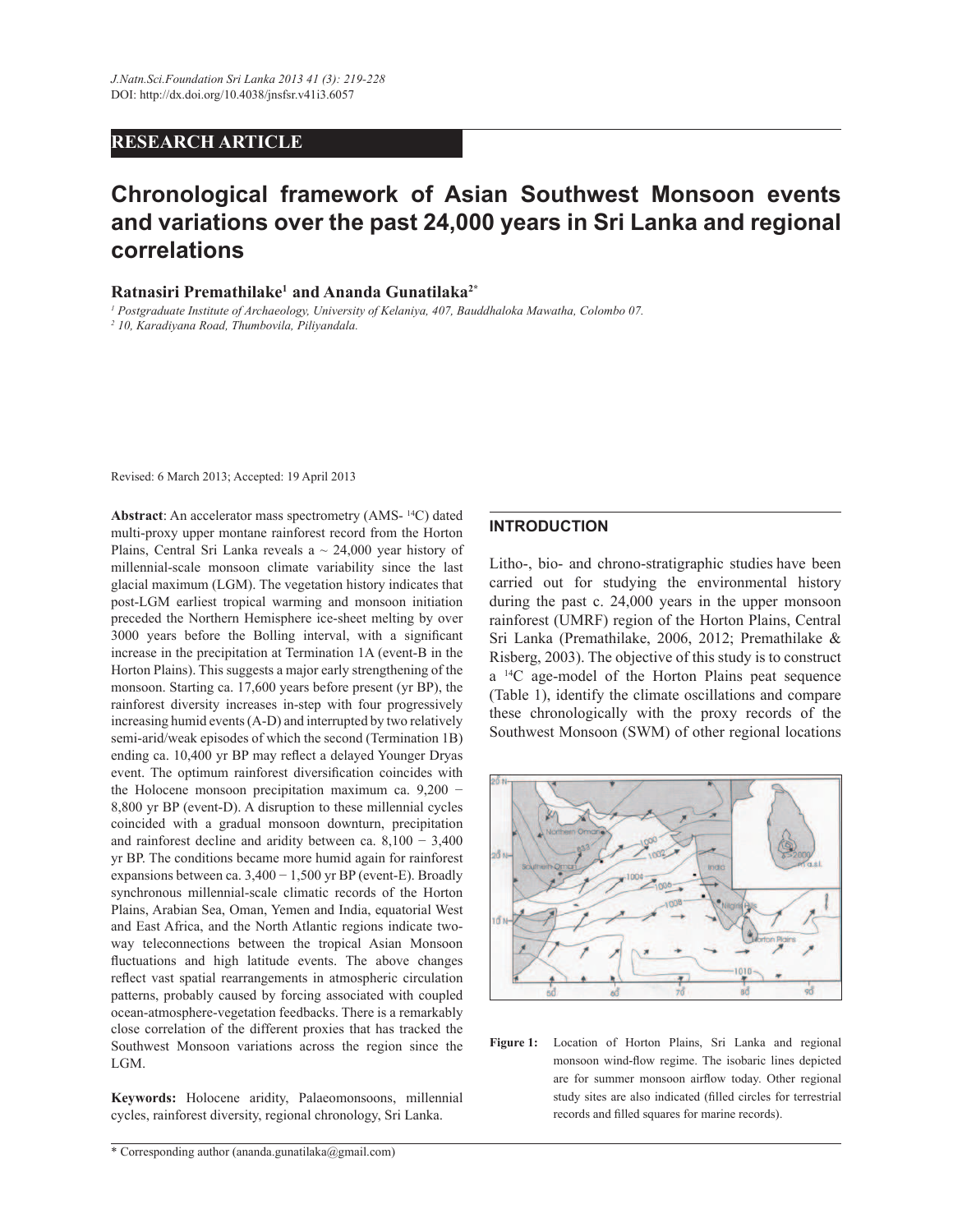in the monsoonal domain of southern Asia represented in Figure 1. Abrupt, millenial scale climate oscillations are indicated for a part of the Horton Plains monsoonal record (ca. 24,000 to ca. 8,100 yr BP) as shown in Table 1.

| AMS sample<br>depth(cm) | AMS <sup>14</sup> C Age<br>$(^{14}C$ yr BP) | Error<br>$(1-\hat{o})$ | Events                  | Calibrated age*<br>(cal. yr BP) | Interpolated age<br>(cal. yr BP) |
|-------------------------|---------------------------------------------|------------------------|-------------------------|---------------------------------|----------------------------------|
|                         |                                             |                        | F, G (PH)               |                                 | 650; 150                         |
| 80                      | 1,025                                       | ±70                    |                         | $1,060 - 790$                   |                                  |
| 125                     | 3,235                                       | $\pm 60$               |                         | $3,560 - 3,380$                 |                                  |
| 160                     | 2,675                                       | $\pm 60$               |                         | $2,850 - 2,745$                 |                                  |
| 230                     | 3,120                                       | ±70                    |                         | $3,450 - 3,210$                 |                                  |
| 250                     | 3,060                                       | ± 50                   | $E - (HH)$              | $3,350 - 3,210$                 | $3,400 - 1,500$                  |
|                         | Mid-Holocene Aridity                        |                        |                         | $5,500 - 3,600$                 |                                  |
| 290                     | 5,080                                       | ± 65                   |                         | $5,910 - 5,740$                 |                                  |
| 305                     | 7,935                                       | $\pm 80$               | $D - (HH)$              | $8,990 - 8640$                  | $9,200 - 8,800$                  |
|                         | Early Holocene Climatic Optimum             |                        |                         |                                 |                                  |
| 350                     | 8,805                                       | ±70                    |                         | $10,150 - 9,990$                |                                  |
|                         |                                             |                        | $C - (PH)$              |                                 | $10,400 - 9,900$                 |
| 420                     | 9,125                                       | $\pm 80$               |                         | $10,400 - 10,210$               |                                  |
| 460                     | 9,195                                       | ±75                    |                         | $10,480 - 10,240$               |                                  |
|                         | Cool Dry Phase                              |                        |                         | $12,000 - 10,200$               |                                  |
|                         |                                             |                        | $B - (H)$ Monsoon onset |                                 | $13,700 - 12,800$                |
| 487                     | 12,970                                      | ± 115                  |                         | $16,000 - 15,200$               |                                  |
| 499                     | 12,950                                      | ±100                   |                         | $15,950 - 15,150$               |                                  |
|                         |                                             |                        | $A - (SH)$              |                                 | $17,650 - 16,000$                |
| 540                     | 15,045                                      | ± 140                  | G/PG                    | $18,350 - 17,650$               | $18,500 - 17,600$                |
| 580                     | 18,410                                      | ±185                   | Semi-Arid               | $22,300 - 21,450$               | < 24,000                         |

|  |  |  | <b>Table 1:</b> <sup>14</sup> C Age model (AMS) of the Horton Plains peat sequence |
|--|--|--|------------------------------------------------------------------------------------|
|--|--|--|------------------------------------------------------------------------------------|

SH: semi-humid < H: humid < PH: per-humid < HH: hyper-humid

G/PG : glacial/postglacial transition

Note: inverted date in the upper part of sequence probably due to contamination. The upper part of alternate cores was analyzed to rectify this and clarify true relationships in Figure 2.

\* Stuiver *et al.*, (1998)

The geological signature of abrupt climate oscillations is well established in marine, continental and ice-core records of the late Quaternary (Bradley, 1999). They are also known from tropical Pacific and Atlantic regions and equatorial East Africa (Street-Perrot & Perrot, 1990; Bond *et al*., 1997; Hughen *et al*., 1997; Visser *et al*., 2003). A comprehensive review on this is given by Chiang (2009). The Indian Ocean SWM also underwent millennial to century scale abrupt changes during the late Quaternary in the Arabian Sea (Sirocko *et al*., 1993, Overpeck *et al*., 1996). Further, near synchronicity between high latitude climate changes and sub-tropical Asian monsoon fluctuations has also been demonstrated (Sirocko *et al*., 1996; Haug *et al*., 2001; Neff *et al*. 2001, Wang *et al*., 2001; Fleitmann *et al*., 2003; Gupta *et al*., 2003; Sinha *et al*., 2007; Zhang *et al*., 2008). These studies show the distinctive impact of the Atlantic Ocean thermohaline circulations on the Indian Ocean monsoonal

regime. Intervals of weak and strong summer monsoons correlate with cold and warm periods, respectively in the higher latitudes. Our study highlights and extends this palaeomonsoonal synchronicity to the Asian tropics as well, giving added insight into the mechanism of global climate changes.

## **Horton Plains palaeomonsoonal record**

Sri Lanka is ideally situated for investigations on the impact of atmospheric/oceanic events on the equatorial climate regime. The highlands act as a physiographic barrier to trap moisture laden monsoon winds and are a natural climatological observatory in the Indian Ocean. The Horton Plains ( $6^{\circ}47'$  to  $6^{\circ}55'$ N latitude), an ecologically threatened upper montane rainforest (UMRF) system is located at 2100 − 2600 m asl. This ecosystem contains a total of 50 known arboreal species of which,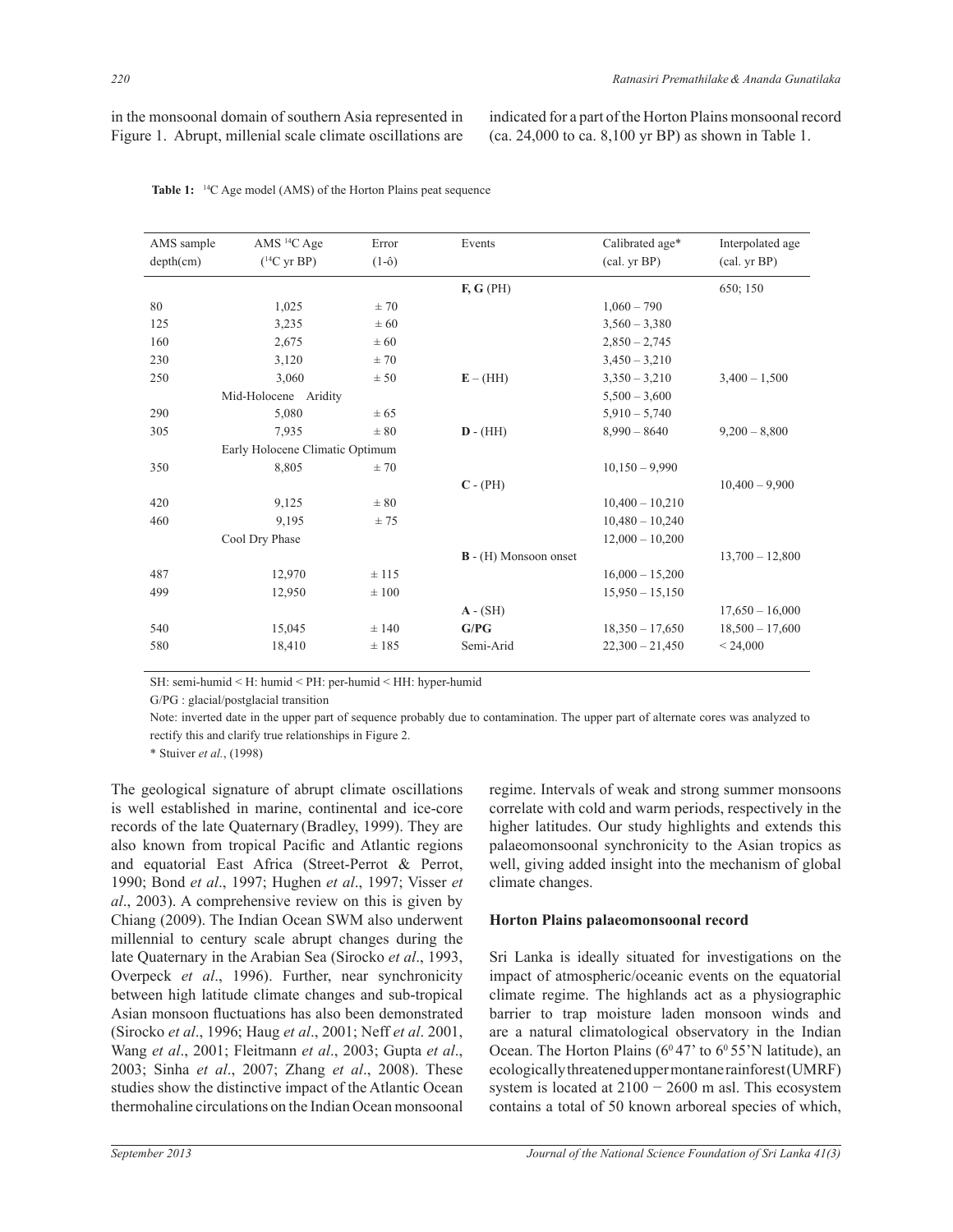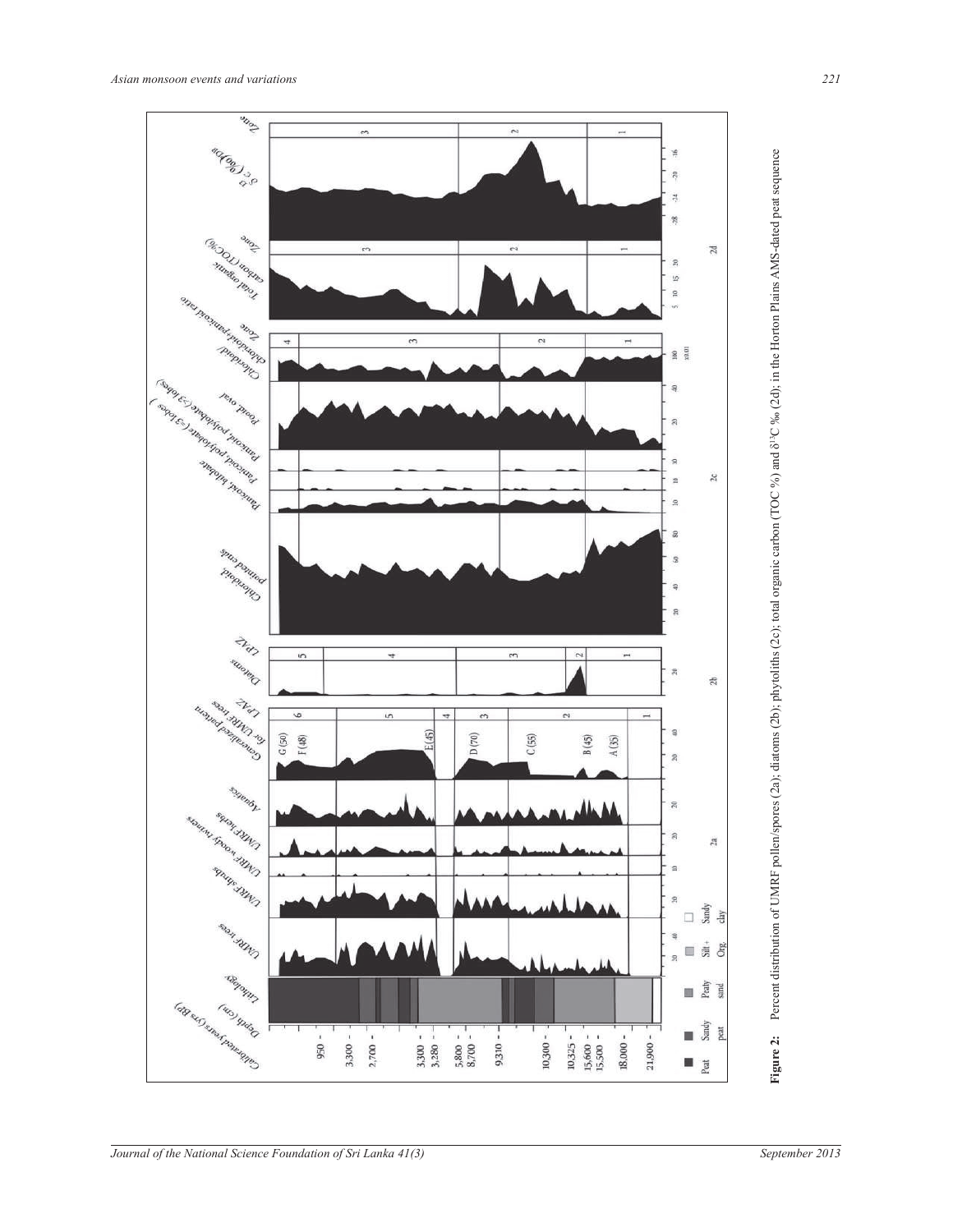

**Figure 3:** Palaeo-hydroclimatic reconstruction. Correlation between Horton Plains monsoon events (dark vertical bars A-G) and other regional proxy records (see appendix 1 for details). The brown bars indicate the apparent termination of human occupations in several cave locations in Sri Lanka, which occurred during monsoon downturns.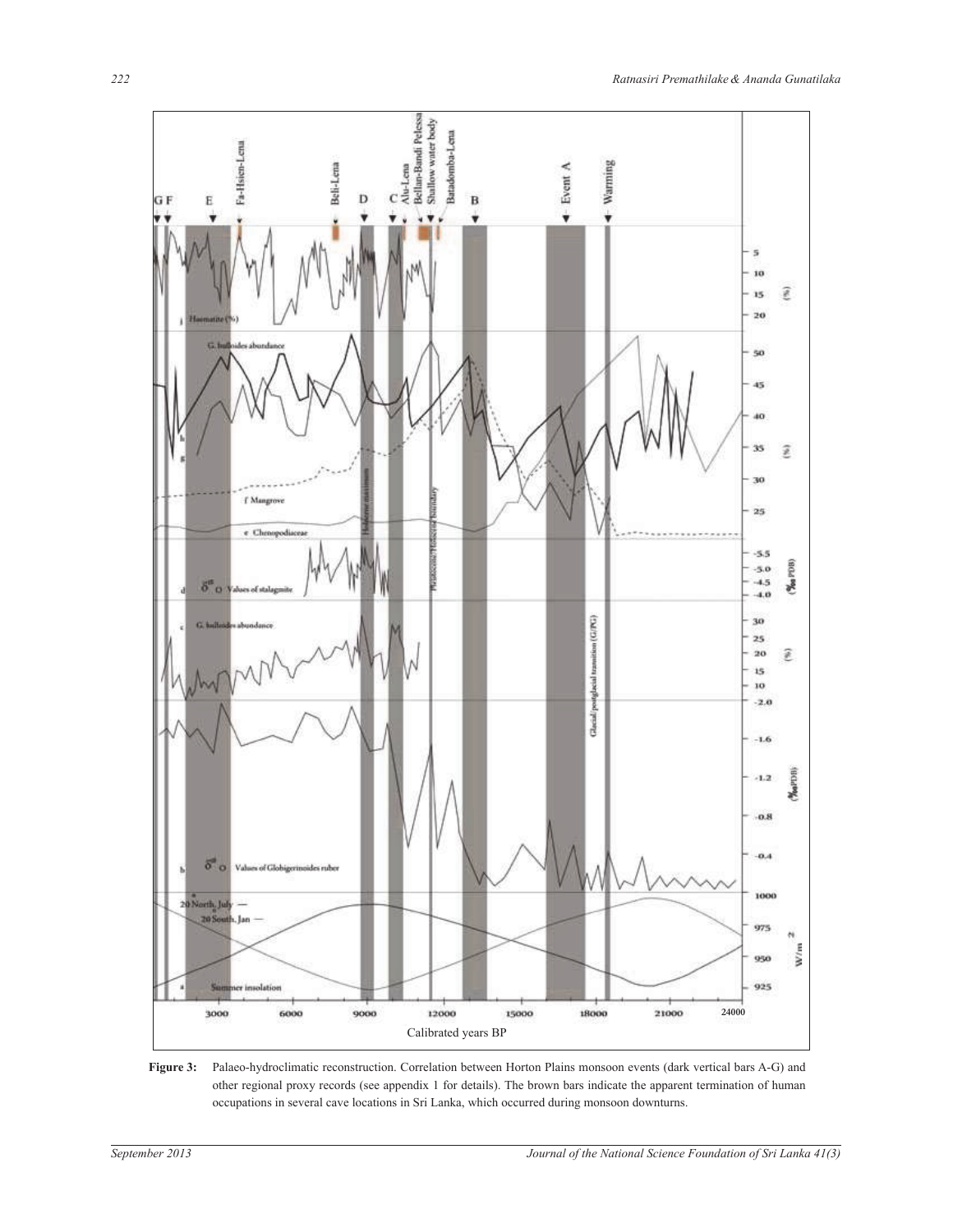over 50 per cent are endemic to Sri Lanka (Werner & Balasubramanian, 1992). The rainfall averages 2150 mm yr<sup>1</sup>, most of which occurs during the SWM (May to August). The site, one of the southernmost in the northern hemisphere, records one of the three main branches of summer airflow from the ocean to land (Figure 1).

 This study presents a 24,000-year monsoon proxy record from a peat sequence in the climatically sensitive Horton Plains. Pollen, spores, diatoms, phytoliths, total organic carbon (TOC) and  $\delta^{13}$ C variations were utilized to track the development of the SWM precipitation dependent UMRF in the region (Figure 2). The above proxies resolve clear and abrupt signals of millennialscale tropical monsoon variability and climate change in the region since the LGM. Unlike marine proxies, which primarily register changes in wind strength and upwelling events and may or may not reflect changes in moisture on the continents, the number of UMRF taxa and terrestrial proxies ( $\delta^{13}$ C and total organic carbon) may be a direct indicator of the amount of monsoon precipitation.

# **METHODS AND MATERIALS**

A master core of 6 m (compiled of 36 cores) was taken from mire sediments for detailed litho- and biostratigraphic investigations(Premathilake & Risberg, 2003). Pollen, spores and phytoliths were extracted and identified from these cores and the relative contribution of UMRF taxa to the botanical assemblage was quantified. The generalized stratigraphic pattern of UMRF vegetation proxies and the changing numbers of arboreal taxa in the Horton Plains signify progressive diversification or decline of the rainforest with increasing/ decreasing monsoon strength/precipitation through time. The moisture regime is described as hyper-humid – perhumid – humid – semi-humid; based on a relative precipitation range when compared to the present-day rainfall values. The Holocene climatic optimum with 70 arboreal species implies significantly much higher rainfall compared to today's values (by an unknown factor). Enhanced aridity is shown by an increase in the ratio of chloridoid/chloridoid + panicoid phytolith morphotypes.

 A chronological framework was established by 22 <sup>14</sup>C dates using bulk peat material and analyzed at the Angstrom Laboratory of the University of Uppsala, Sweden. Age intervals of zones and events (A-G) are deduced from linear interpolations of lines adapted to AMS dates. All <sup>14</sup>C dates in Figure 2, 3 and Table 1 were recalculated in calendar years, cal. yr BP **(**after Stuiver *et al.*, 1998).

# **RESULTS & DISCUSSION**

A chronological reconstruction of monsoon activity in the Horton Plains over the past 24,000 years is presented based on radiocarbon dated proxies of vegetation cover (mainly the abundance of UMRF species and also a number of other botanical and geochemical proxies such as total organic carbon, carbon isotopes etc.). The data are summarized in Figure 2 and Table 1. From this evidence the climate record is resolved into a succession of seven stages of strong monsoonal activity and three intervening phases of monsoonal downturns (Figure 3).

*ca. 24,000 – ca. 18,350 yr BP*

The distribution of UMRF pollen/spores, diatoms and phytoliths in the sampled sequence indicates a semiarid climate during this period. The sparse flora is characterized mainly by grassland, dry shrub-forest and xerophytic species, with a total lack of UMRF elements. This suggests a very weak SWM with low precipitation during the LGM.

## *ca. 18,350 – ca. 17,650 yr BP*

An increase in humidity is indicated by an abrupt development of UMRF elements from ca. 18,350 yr BP (LPAZ 1/2 boundary) onwards, suggesting either climate warming and/or strengthening of the monsoon. This initial expansion of the UMRF species probably indicates the transition from glacial to post-glacial (G/ PG) conditions.

*ca. 17,650 – 16,000 yr BP (A) to ca. 13,700 – 12,800 yr BP(B) to ca. 10,400 – 9,900 yr BP (C)*

The regional vegetation was dominated first by grasslands, followed by weakly developed UMRF taxa until ca. 14,000 yr BP. The three events marked A, B, C (Table 1 and Figures  $2 \& 3$ ) signify progressive diversification of the UMRF (increasing from  $\sim$  35 to 50 arboreal species) following stepwise strengthening of the monsoon between ca.  $17,650 - 9,900$  yr BP, being characterized by semihumid, humid and per-humid conditions respectively, as inferred from the detailed pollen spectra. Significantly, evidence of cereal-type plants (i.e. *Oryza* spp.) appeared during Event-B when UMRF flora now dominated the vegetation.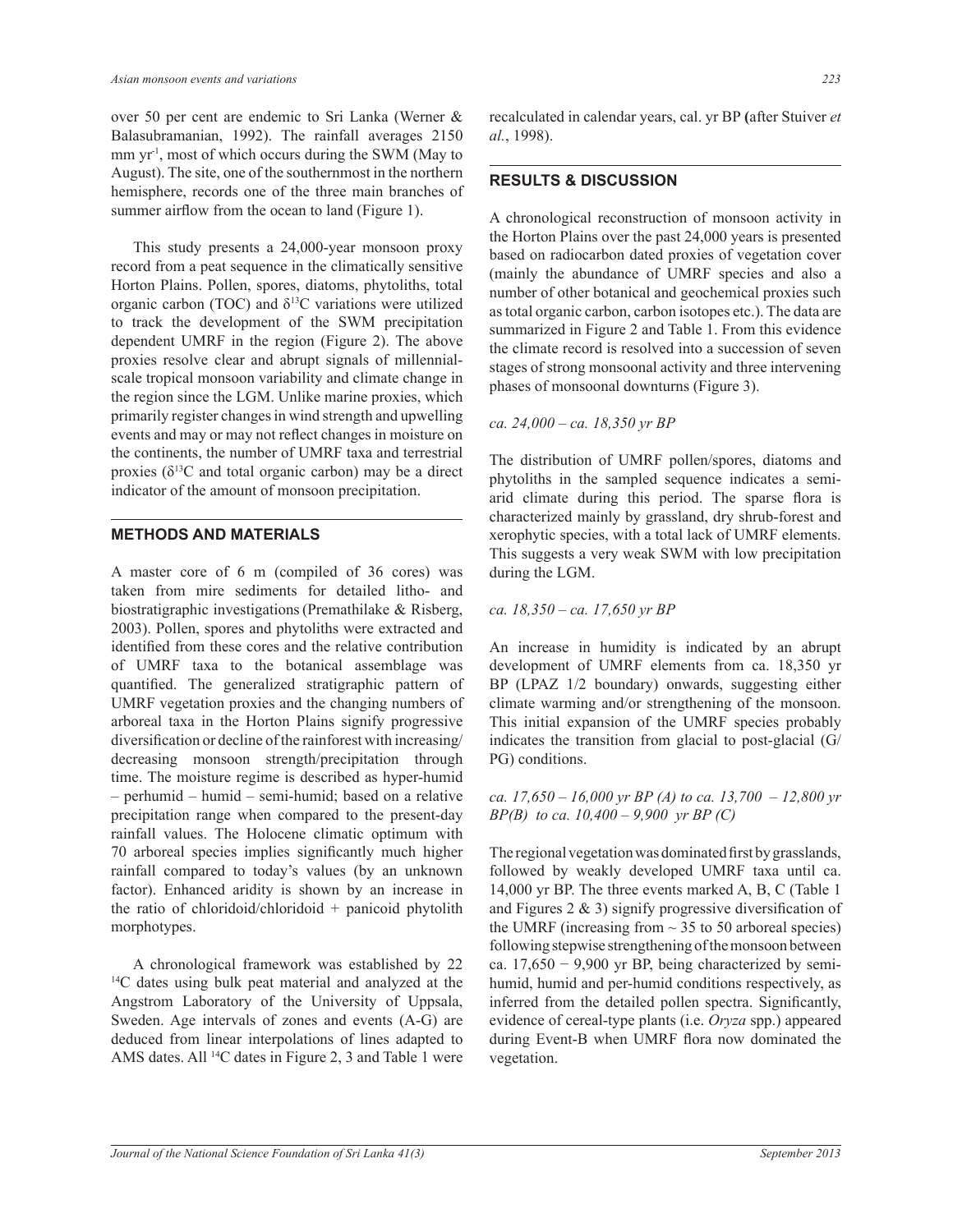*Monsoon downturns: ca. I6,000* − *I3,700 yr BP (between Events A and B) and ca. I2,800* − *10,400 yr BP (between Events B and C)* 

The above three wet Events A, B and C were interrupted by two relatively 'semi-arid/weak' monsoonal phases (UMRF species decrease significantly), ending ca. 13,700 and 10,400 yr BP, respectively. The first change in pollen stratigraphy around ca. 14,000 yr BP (between humid Events A and B, Figure 2) correlates chronologically with the Older Dryas-Allerod transition. The second between ca. 12,800 and 10,400 yr BP (of uncertain duration) appears to correlate with the Younger Dryas event in high latitudes. In the Horton Plains it is a rather mild signal, as the UMRF species only reduced by about half from the previous wet phase with a moderate aridity index, while very little pollen of cereal-type plants occurred. Between ca. 12,200 − 10,900 yr BP, the proxies indicate a relatively dry climate, but aquatics and planktonic diatoms (e.g. *Aulacoseira laevissima*) suggest the presence of a waterbody around ca. 11,500 yr BP, which apparently desiccated within a short time (Figures 2 & 3). This abrupt change could indicate the local late Pleistocene/Holocene transition. The data are inadequately resolved for the two weak monsoon phases. Nevertheless, both downturns are on millennial scales.

## *ca. 9,200* − *8,800 yr BP (D)*

Per-humid Event-C is followed by a hyper-humid Event-D ca.  $9,200 - 8,800$  yr BP (Holocene monsoon precipitation peak and first rainforest culmination – 70 UMRF taxa). The period from ca.  $8,800 - 8,100$  yr BP is poorly resolved in the record.

## *ca. 8,100* − *3,400 yr BP*: *major downturn of the monsoon and the mid-late Holocene aridity*

Starting ca. 8,100 yr BP, a rapid reduction of the rainforest flora is indicated heralding the mid-Holocene climate aridity (Figure 2). Pollen of cereal-type plants disappear by ca. 6,000 yr BP. UMRF elements disappear completely between ca. 5,400 and 3,400 yr BP, to be replaced almost entirely by Poaceae. The numbers of grass pollen are much diminished, ruptured or bent and in a poor state of preservation. The total organic carbon shows very low values. Simultaneously, the phytolith aridity index increases. The increase of microscopic charcoal particles could indicate forest fires. A very weak monsoon and a drastic decrease in precipitation (probably a palynological hiatus) are indicated. The entire period from ca. 8,100 − 3,400 yr BP is characterized by *a lack of millennial scale events*. This is undoubtedly the major change in the Holocene. This long arid phase is now the

subject of a separate study and indicates an almost near complete monsoonal downturn with little or no evidence of any significant precipitation. Pollen analyses of peats from three widely separated locations in the southwestern lowlands show that the mid-late Holocene climatic deterioration is also indicated by the lack of lowland rainforest elements (*R. Premathilake*, *unpublished data*). This suggests that the mid-Holocene aridity probably affected the whole country.

# *ca. 3,400 yr BP onwards*

Following the above critical aridity phase, rainforest expansion now commenced once again and fluctuated with the waxing and waning of monsoonal intensity/ precipitation. A rapid expansion and diversification of the rainforest is represented by humid Event-E, between ca. 3,400 − 1,500 yr BP (LPAZ-5). Following a weaker monsoon after ca. 1,500 yr BP (Figure 3), two short wet phases (Events-F, G) ca. 650 and 150 years ago are indicated (Figure 3). However, this was a time of intense human activity throughout southern Sri Lanka, so these ecological signals could also reflect human use of the forested landscape. Around 50 arboreal species are present today in the Horton Plains.

## **Human settlements and monsoon downturns**

Investigations in Beli-Lena rock shelter in Kitulgala, southwestern Sri Lanka suggest that early huntergatherer cave dwellers who foraged in the surrounding forest from ca. 31,000 yr BP suddenly disappeared around ca. 7,880 yr BP (Kourampas *et al.*, 2009) – during the mid-Holocene monsoon downturn. Similarly, traces of cave dwellers in Batadomba Lena, near Kuruwita, southwestern Sri Lanka starting around 37,000 yr BP abruptly disappeared ca. 11,700 yr BP (Perera *et al*., 2011) – again during the monsoon downturn ca. 13,900 − 10,200 yr BP. At the Fa-Hsien Lena (Kalutara District) ca. 38,500 − 3,900 yr BP, Alu Lena ca. 10,350 yr BP (one date only and not an occupation range) and Bellan-Bandi Palassa ca. 12,250 − 11,000 yr BP (Premathilake, 2012), termination of all human occupations appears to have coincided with low precipitation and weak monsoon phases (Figure 3). These were most likely lowland forest refugia. However, in view of the complex taphonomy of these sites, more accurate data on terminal occupation chronologies from many sites will be required. In many of these cave sites the upper part of the stratigraphy has been truncated or jumbled by guano collection, shrine building etc. Consequently, this apparent correlation between climate and human occupation should be treated with caution.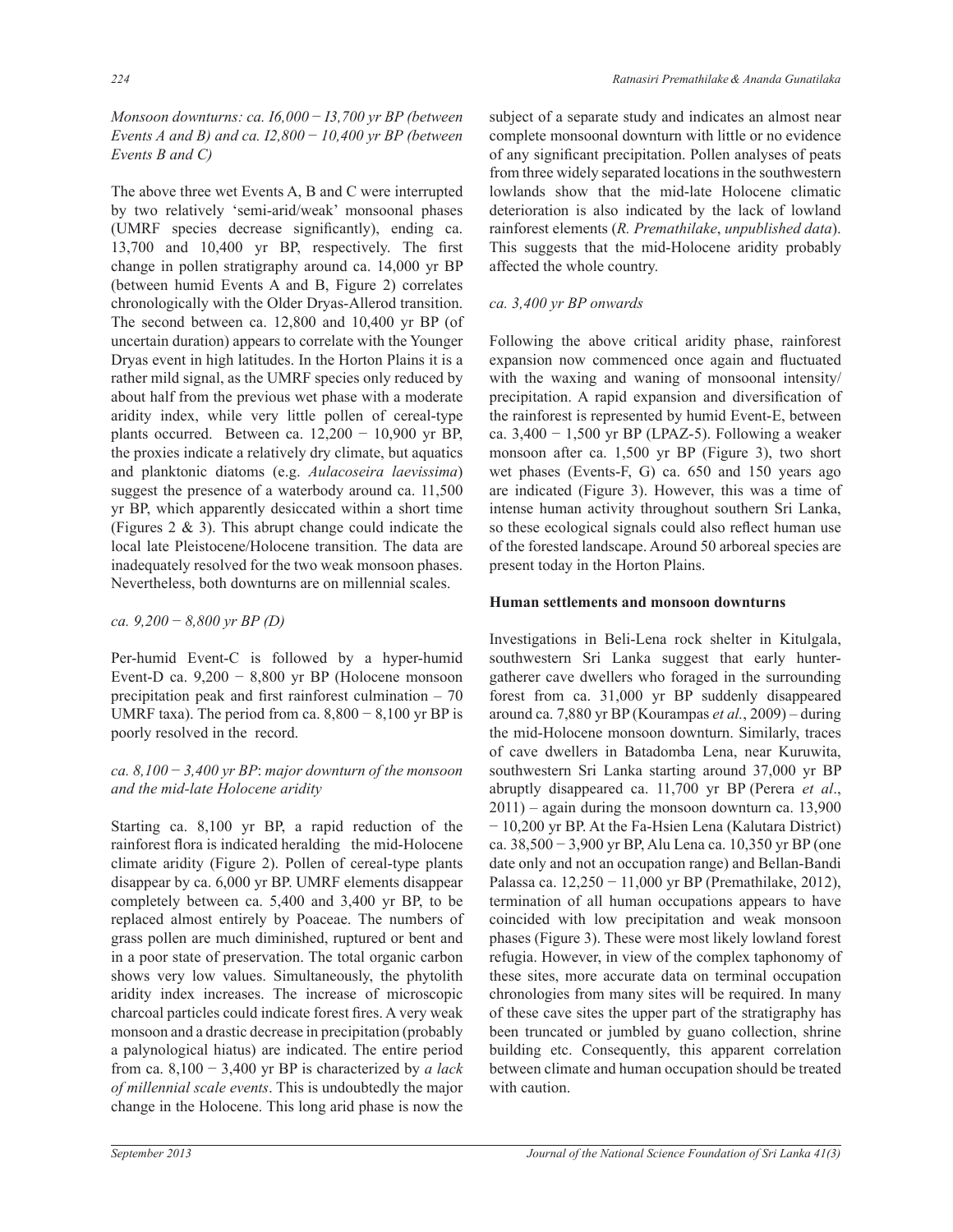#### **Correlation with regional proxy records**

Below, we compare the regional monsoon events of the Horton Plains with those of the Northwestern Indian Ocean (Arabian Sea) and Southwestern India, both longterm records of palaeoclimate (Figure 3). The first increase in humidity in the Horton Plains ca. 18,300 yr BP is  $\sim$ 1000 years earlier than the initial onset of climate change in the Arabian Sea ca. 17,200 yr BP (Event-1; Sirocko *et al*., 1993) and near synchronous with the Nilgiri Hills, South India (Sukumar *et al*., 1993). Event-A (ca. 17,600 − 16,000 yr BP) at Horton Plains correlates well with Events 1 − 3 (ca. 17,200 − 15,900 yr BP) in the Arabian Sea. The Horton Plains Event B is synchronous with the intensification of the monsoon inferred from upwelling indices (in the Arabian Sea) ca. 13,100 yr BP (Naidu & Malmgren, 1996) and the mangrove culmination record (and *Chenopodiaceae* minimum) from South India (Van Campo, 1986). Horton Plains Events-C ca. 10,000 yr BP and –D ca. 9,000 yr BP, which coincided with orbitally induced maximum summer insolation and albedo at these latitudes are bracketed with humid events ca. 10,000 yr BP and 8,600 yr BP respectively in the Arabian Sea, upwelling Event-5 (ca. 9,850 yr BP) and the lowest dolomite dust input intervals into the Arabian Sea ca. 9,800 and ca. 8,600 yr BP respectively (Figure 3). Horton Plains Events-C and D correlate well with Event-5 in the Arabian Sea, representing the peak of the early Holocene monsoon intensification in the region. In the Arabian Sea, the monsoon weakened significantly between ca. 10,800 − 10,400 yr BP (Figure 3).

 The abrupt change at ca. 8,100 yr BPat Horton Plains coincides with the Event-6 dolomite peak (dust input) into the Arabian Sea (Figure 3) and is followed by almost 4,500 years of progressive monsoon weakening leading to seasonality, aridity and vegetation decline. The peak of the monsoon downturn was between ca. 5,500 yr BP to ca. 3,400 yr BP (Figures  $2 \& 3$ ). Monsoon reactivation after the mid-late Holocene aridity (Horton Plains Event-E) correlates well with the regional record (Figure 3). The Horton Plains Event-F centered  $\sim 650$  years ago could be the local correlative of the European Medieval Warm Period (MWP). This and Event-G about 200 years ago – a possible local correlative of the Little Ice Age (LIA) in Europe are both robust signals (Figure 3), with a good correlation with the Arabian Sea (Sirocko *et al*., 1993) and Nilgiri Hills records in South India (Sukumar *et al*., 1993).

 The terrestrial records of both the Arabian Peninsula including Yemen and the Nilgiri Hills indicate that the peak intensification of the Holocene Asian monsoon was around  $\sim$  10,000 years ago, whereas the peak of Holocene aridity was  $\sim 5,000$  years ago (Lezine *et al.*, 2011). The Holocene precipitation maximum (event-D) appears to have occurred a little later in Sri Lanka. It is, therefore, evident that the Horton Plains record of monsoonal changes contains climate events near equivalent to those resolved elsewhere in the tropics and the sub-tropics. Some of these correlations can be further improved with only slight adjustments to the age model (Table 1). On millennial scales it would be rare to expect perfect synchronicity of terrestrial events over this vast monsoon region.

 The short present day instrumental records (150 years at best) underestimate the magnitude of past monsoon rainfall variability in Sri Lanka. Longer periods of monsoon failure have occurred in the past and will no doubt also occur in the future (Figure 3). A terrestrial palaeomonsoonal record of wet/dry cycles going back to  $\sim$  10 million years in Oman has also been reported (Rodgers & Gunatilaka, 2002). This record shows that monsoon cyclicity is a long-term phenomenon, and that cyclicity operates at different periodicities (orbital/suborbital etc.). Since over 3 billion people inhabit the monsoonal regions of Asia today, understanding the longterm monsoonal cyclicity has serious future implications for water resources, agriculture, land-use and human health. We wish to emphasize that the periods of monsoon weakening generally lasted longer than the periods of monsoon intensification during the past 24,000 years (Figure 3). This climate record from Sri Lanka will also throw some light into the pre-history of South Asia and the long term ecology of tropical ecosystems.

## **Comparison with regional and hemispheric chronologies of the late Quaternary climate change**

The evidence presented here indicates that post-LGM humidity in the Horton Plains began to increase more than 3000 years before the beginning of Bolling warming in high latitudes or that temperature/precipitation changes in the tropics long preceded ice melting in high latitudes. The Indian Ocean monsoon-winds increased in step with deglaciation (Sirocko *et al*., 1993). Tropical warming in the Horton Plains also preceded by 2000 − 3000 years the  $\delta^{18}$ O change that signals warming of the tropical western Pacific (Visser *et al.*, 2003; Partin *et al*., 2007).

 The post-LGM record of rainforest expansion, diversification, fluctuation and decline (Figure 2) essentially reflects the amount of monsoon precipitation and variability. The very early phases of rainforest growth may actually represent increased humidity related to Bolling warming. When did the monsoon exactly begin? Perhaps the magnitude of floral change at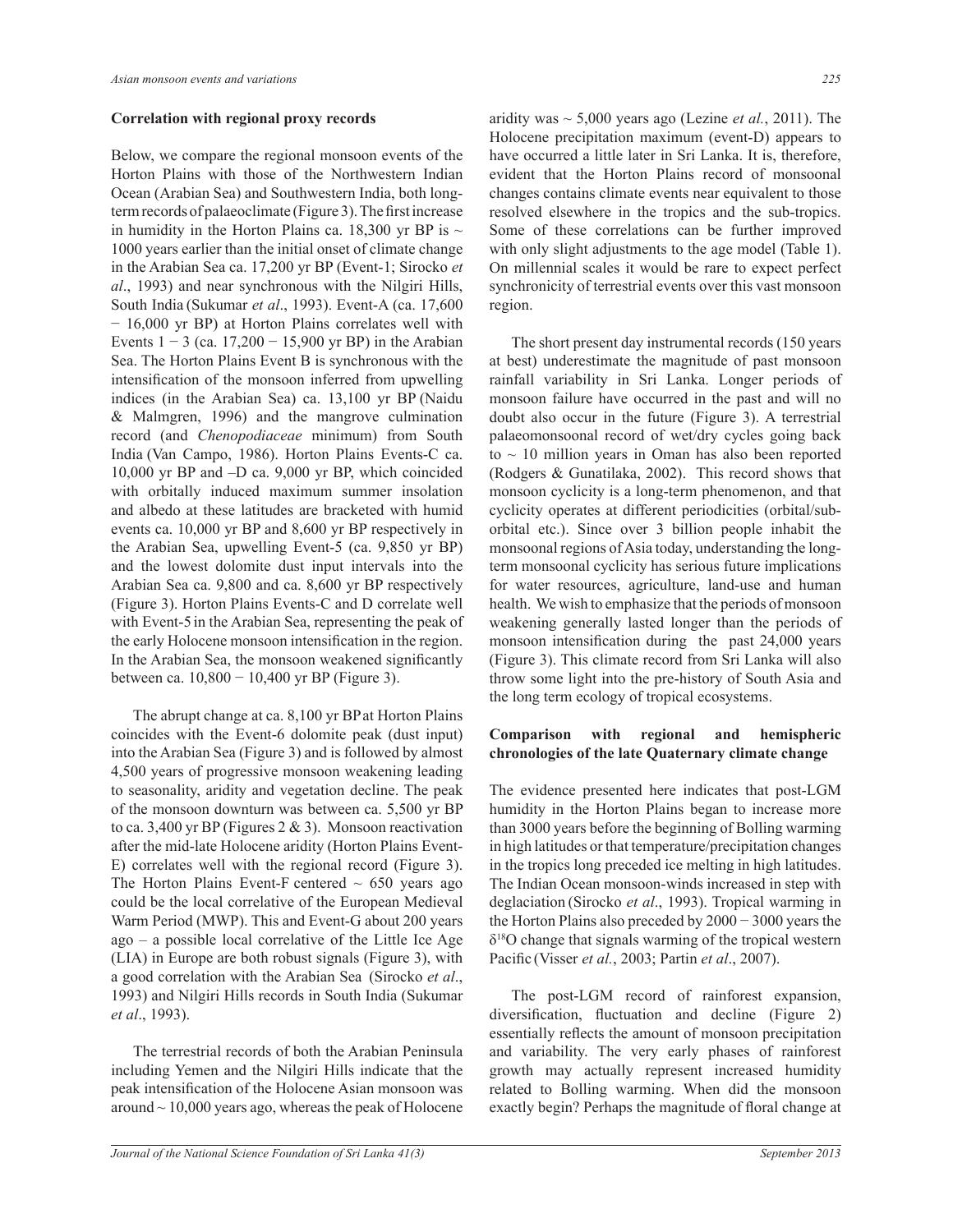Horton Plains Event-B (ca. 13,200 yr BP) when UMRF elements dominated the vegetation for the first time, and the first appearance of pollen from cereal-type plants (i.e. *Avena* sp. and *Hordeum* sp.)is a reflection of actual monsoon onset. Clearly, Event-B is a landmark in local deglacial history. Terminations 1A and 1B are followed by increasingly humid regional Events B, C and D respectively. It is postulated here that the prevailing monsoon actually 'switched-on' at Termination 1A. From ca. 18,000 yr BP the abrupt changes in monsoon precipitation appear to have been initially controlled by glacial boundary conditions and to have overlapped with insolation forcing during the early Holocene (millennial cycles); thereafter, precipitation decreases in response to reduced summer solar insolation with disruption of the millennial cycles until  $\sim$  3,400 yr BP (Figure 3).

 The gradual long-term mid-late Holocene monsoon downturn (ca.  $8,100 - 3,400$  yr BP) when the intertropical convergence zone (ITCZ) seems to have gradually reduced its influence in the region by moving further south of Sri Lanka, could be a (hitherto underestimated) critical period in the continental tropics. Supporting evidence for this assertion is provided by the weakening upwelling record in the Arabian Sea and from tropical South America (Figure 3; proxies b and c). The precipitation also decreased, resulting in increased climate seasonality and aridity in the equatorial regions of East Africa between ca. 7,800 − 2,700 yr BP(Bonefille & Chalie, 2000; Stager *et al.*, 2003). Also, the Northern Oman speleothems stopped depositing calcite after ca. 6,200 yr BP(Figure 3: proxy-d). The ITCZ had moved south of sub-tropical Kuwait/Saudi Arabia (30<sup>0</sup> N latitude) by ca. 6,600 yr BP(Gunatilaka, 2011). A similar arid phase is also known from the peats of the UMRF Nilgiri Hills region (ca.  $6,000 - 3.200$  yr BP), while the lakes in Northwestern India gradually dessicated (Enzel *et al*., 1999). However, in Southern Oman, the speleothems continued to deposit calcite from ca. 10,300  $- 2,700$  yr BP, but from  $\sim 8,000$  yr BP, the precipitation decreased gradually in response to summer insolation changes (Neff *et al*., 2001; Fleitmann *et al*., 2003).

 In the Horton Plains, rapid UMRF expansion indicates precipitation increase ca. 3,400 yr BP (Event-E). Interestingly, the earliest records of rice cultivation in Sri Lanka are dated ca. 2,900 yr BP (during monsoon Event-E). The Medieval Warm Period and the Little Ice Age signals in the Horton Plains data imply that tropical responses were generated even by smaller oscillations of the Northern latitudes (correlative signals are also recorded in the Nilgiri Hills, South India (Figure 3). These records inform much about the dynamics of the ITCZ in the tropics. Even in the Horton Plains, rainforest diversity, which has increased since ca. 3,400 yr BP to 50

species today, never recovered fully to the levels of the Holocene optimum wetness ca. 9,000 yr BP (Event-D-70 species). The monsoons appear not to have recovered in the Arabian Peninsula sites.

 Disruptions of the insolation - driven early - mid Holocene climate trends starting ca. 8,100 and 5,400 yr BP also coincided with meltwater and ice-rafting events in the North Atlantic (Bond *et al*., 1997), the abrupt 8.2 ka BP cooling spike in ice-cores(Alley *et al*., 1997) and glacial advances in the Himalayas, Nepal and Tibet (Yonebayashi & Minaki, 1997), but the effects of these events on the monsoon are not clear. A major European vegetation response to the abrupt ca.  $8.1 - 8.2$  ka event is now well documented (Tinner & Lotter, 2001). This mid-Holocene event appears to be of hemispheric importance.

# **CONCLUSION**

The Horton Plains records an important branch of the summer monsoon air flow across the Southern Asian region over the past 24,000 years. From the palaeoecological data presented here we resolve the climate of Sri Lanka into a succession of seven monsoonal stages and three intervening monsoonal downturns of varying duration and intensity, which are then correlated with a number of long-term records from the wider tropics and the northern hemisphere. These correlations provide a basis to discuss the timing of tropical climate changes (mainly monsoonal activity – one of the main drivers of precipitation in the region) from the LGM to the nearpresent. The evidence and conclusions presented in this study are consistent with the prevailing general 'tropical climate hypothesis' comprehensively reviewed by Chiang (2009).

 The evidence indicates that there is near synchronicity of Indian Ocean SWM events and their variations on millennial scales across the region. This regional calibration is what is attempted in this study. Hemisphere wide post-LGM millennial scale climate events are also recorded in Sri Lanka until the beginning of the insolation driven mid-late Holocene monsoon downturn (ca. 8100 yr BP − 3,500 yr BP). Also, strong teleconnections seem to exist between tropical Asian monsoon fluctuations and high latitude temperature changes since the major terminations. It is possible that these teleconnections are 'two-way street' representations and the tropical regions also play a crucial role in driving global climate changes. The linkage between high latitude climates and the Asian monsoon is a major aspect of the global climate. The dynamics of a coupled ocean-atmosphere-vegetation monsoon system and its feedbacks need to be better understood to explain these climate changes.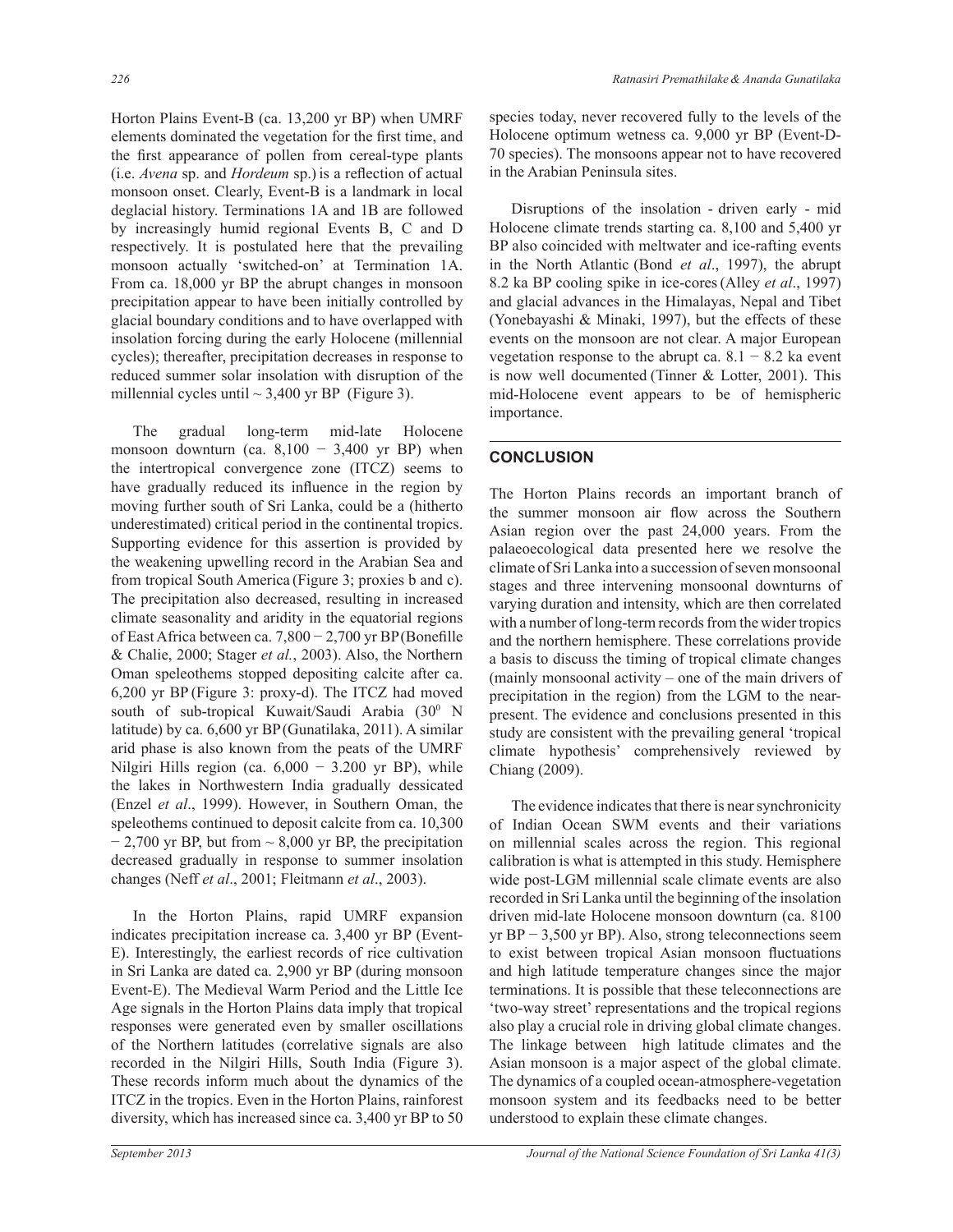#### **Acknowledgement**

The authors thank the referees for making valuable suggestions that considerably improved the manuscript.

## **REFERENCES**

1. Alley R.B., Mayewski P.A., Sowers T., Stuiver M., Taylor K.C. & Clark P.U. (1997). Holocene climate instability: a prominent widespread event 8,200 years ago. *Geology* **25**: 483 − 486.

DOI: http://dx.doi.org/10.1130/0091-7613(1997)025< 0483:HCIAPW>2.3.CO;2

- 2. Berger A.L. (1978). Long-term daily insolation and quaternary climate change. *Journal of Atmospheric Science* **35**: 2362 − 2367. DOI: http://dx.doi.org/10.1175/1520-0469(1978)035< 2362:LTVODI>2.0.CO;2
- 3. Bond G., Showers W., Cheseby M., Lotti R., Almasi P., deMenocal P., Priore P., Cullen H., Hajdas I. & Bonani G. (1997). A pervasive millennial-scale cycle in North Atlantic Holocene and glacial climates. *Science* **278**:  $1257 - 1266$ .

DOI: http://dx.doi.org/10.1126/science.278.5341.1257

4. Bonnefille R. & Chalie F. (2000). Pollen inferred precipitation time-series from equatorial mountains, Africa, the last 40 kys BP. *Global and Planetary Change* **26**: 25 − 50.

DOI: http://dx.doi.org/10.1016/S0921-8181(00)00032-1

- 5. Bradley R.S. (1999). *Paleoclimatology*, pp*.* 613. Academic Press, Boston, MA, USA.
- 6. Chiang J.C.H. (2009). The tropics in palaeoclimate. *Annual Review of Earth and Planetary Sciences* **37**: 263 − 297. DOI: http://dx.doi.org/10.1146/annurev.earth.031208. 100217
- 7. Enzel Y., Ely L.L., Mishra S., Ramesh R., Amit R., Lazar B., Rajaguru S.N., Baker V.R. & Sander A. (1999). High-resolution Holocene environmental changes in the Thar Desert, northwest India. *Science* **284**: 125 − 128. DOI: http://dx.doi.org/10.1126/science.284.5411.125
- 8. Fleitmann D., Burns S.J., Mudelsee M., Neff U., Kromer J., Mangini & Matter A. (2003). Holocene forcing of the Indian Monsoon recorded in a stalagmite from Southern Oman. *Science* **300**: 1737 − 1739. DOI: http://dx.doi.org/10.1126/science.1083130
- 9. Gunatilaka A. (2010). Holocene evolution of Arabian coastal sabkhas: a re-evaluation based on stable-isotope analysis, forty years after Shearman's first view of the sabkha. *Quaternary Carbonate and Evaporite Sedimentary Facies and their Ancient Analogues: a Tribute to Douglas James Shearman. Special Publication Number 43 of the International Association of Sedimentologists* (eds. C.G. St.C. Kendall, A.S. Alsharhan, I. Jarvis & T. Stevens), pp. 488. John Wiley & Sons Ltd., Chichester, West Sussex, UK.

DOI: 10.1002/9781444392326.ch5

9. Gupta A.K., Anderson D.M. & Overpeck J.T. (2003). Abrupt changes in the Asian Southwest Monsoon during the Holocene and their links to the North Atlantic Ocean. *Nature* **354**: 354 − 357.

DOI: http://dx.doi.org/10.1038/nature01340

- 11. Haug G.H., Hughen D., Peterson L.C. & Rohl U. (2001). Southward migration of the Intertropical Convergence Zone through the Holocene. *Science* **293**: 1304 − 1308. DOI: http://dx.doi.org/10.1126/science.1059725
- 12. Hughen K., Overpeck J.T., Peterson L.C. & Trumbore S. (1997). Rapid climate changes in the tropical Atlantic region during the last deglaciation. *Nature* **380**: 51 − 54. DOI: http://dx.doi.org/10.1038/380051a0
- 13. Lezine A.M. *et al*., (12 authors) (2010). Climate change and human occupation in the Southern Arabian lowlands during the last deglaciation and the Holocene. *Global and Planetary Change* **72**: 412 − 428.

DOI: http://dx.doi.org/10.1016/j.gloplacha.2010.01.016

- 14. Kourampas N., Simpson I.A., Perera N., Deraniyagala S.U. & Wijepala W.H. (2009). Rock-shelter sedimentation in a dynamic tropical landscape: late Pleistocene to early Holocene archaeological deposits in Kitulgala, Beli-Lena, Southwest Sri Lanka. *Geoarchaeology* **24**: 677 − 714. DOI: http://dx.doi.org/10.1002/gea.20287
- 15. Naidu P.D. & Malmgren B.J. (1996). A high resolution record of late Quaternary upwelling along the Oman Margin, based on planktonic foraminifera. *Palaeoceanography* **8**: 129 − 140. DOI: http://dx.doi.org/10.1029/95PA03198
- 16. Neff U., Burns S.J., Mangini A., Mudelsee M., Fleitmann D. & Matter A. (2001). Strong coherence between solar variability and the monsoon in Oman between 9 and 6 kyrs ago. *Nature* **411**: 290 − 292. DOI: http://dx.doi.org/10.1038/35077048
- 17. Overpeck J.T., Anderson D., Trumbore S. & Prell W. (1996). The Southwest Monsoon over the past 18,000 years. *Climate Dynamics* **12**: 213 − 225.

DOI: http://dx.doi.org/10.1007/BF00211619

- 18. Pantin J.W., Cobb K.M., Adkins J.F., Clark B. & Fernandes D.P. (2007). Millenial-scale trends in west Pacific warm pool hydrology since the Last Glacial Maximum. *Nature* **449**: 452 − 455.
- 19. Perera N., Kourampas N., Simpson I.A., Deraniyagala S.U., Bulbeck D., Kamminga J., Perera J., Fuller D.Q., Szabo K. & Oliveira N.V. (2011). People of the ancient rainforest: late Pleistocene foragers at Batadomba Lena rockshelter, Sri Lanka. *Journal of Human Evolution* **61**: 254 − 269. DOI: http://dx.doi.org/10.1016/j.jhevol.2011.04.001
- 20. Premathilake R.T. & Risberg J. (2003). Late Quaternary climate and vegetation history of the Horton Plains, Sri Lanka. *Quaternary Science Reviews* **22**: 1525 − 1541. DOI: http://dx.doi.org/10.1016/S0277-3791(03)00128-8
- 21. Premathilake R.T. (2006). Relation of environmental changes in Central Sri Lanka to possible land use and climate changes. *Palaeogeography, Palaeoclimatology and Palaeoecology* **240**: 468 − 496. DOI: http://dx.doi.org/10.1016/j.palaeo.2006.03.001
- 22. Premathilake R.T. (2012). Human used upper montane ecosystem in the Horton Plains, Central Sri Lanka – a link to late glacial – early Holocene climate and environmental changes. *Quaternary Science Reviews* **50**: 23 − 42. DOI: http://dx.doi.org/10.1016/j.quascirev.2012.07.002